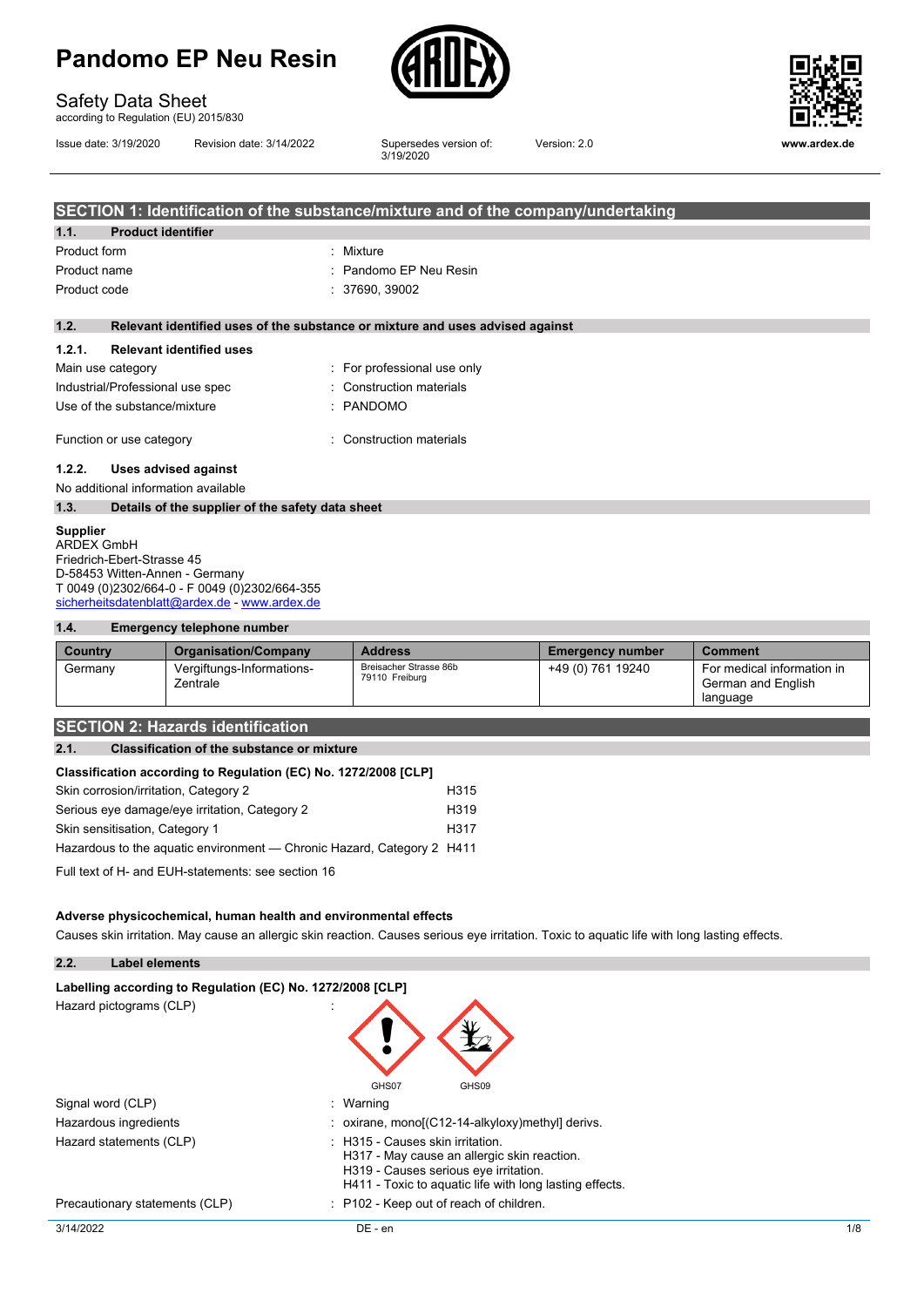Safety Data Sheet

according to Regulation (EU) 2015/830

|                | P261 - Avoid breathing dust, fume, gas, mist, spray, vapours.                                                                                         |
|----------------|-------------------------------------------------------------------------------------------------------------------------------------------------------|
|                | P273 - Avoid release to the environment.                                                                                                              |
|                | P280 - Wear protective gloves, eve protection.                                                                                                        |
|                | P333+P313 - If skin irritation or rash occurs: Get medical advice/attention.<br>P337+P313 - If eye irritation persists: Get medical advice/attention. |
| EUH-statements | : EUH205 - Contains epoxy constituents. May produce an allergic reaction.                                                                             |
| Extra phrases  | : Dispose of contents/container in accordance with regional/national/international/local<br>regulations.                                              |

#### **Labelling according to Directive 67/548/EEC or 1999/45/EC**

#### **2.3. Other hazards**

Contains no PBT/vPvB substances ≥ 0.1% assessed in accordance with REACH Annex XIII

#### **SECTION 3: Composition/information on ingredients**

### **3.1. Substances**

Not applicable

#### **3.2. Mixtures**

| <b>Name</b>                                                                                                  | <b>Product identifier</b>                                                                                | $\frac{9}{6}$ | <b>Classification according to</b><br><b>Regulation (EC) No.</b><br>1272/2008 [CLP] |
|--------------------------------------------------------------------------------------------------------------|----------------------------------------------------------------------------------------------------------|---------------|-------------------------------------------------------------------------------------|
| 2,2-bis-[4(2,3-epoxypropoxy)phenyl]propane                                                                   | (CAS-No.) 1675-54-3<br>(EC-No.) 216-823-5<br>(EC Index-No.) 603-073-00-2<br>(REACH-no) 01-2119456619-26  | $66 - 96$     | Skin Sens. 1, H317<br>Skin Irrit. 2. H315<br>Eye Irrit. 2, H319                     |
| oxirane, mono[(C12-14-alkyloxy)methyl] derivs.                                                               | (CAS-No.) 68609-97-2<br>(EC-No.) 271-846-8<br>(EC Index-No.) 603-103-00-4<br>(REACH-no) 01-2119485289-22 | $9 - 20$      | Skin Sens. 1, H317<br>Skin Irrit. 2. H315                                           |
| reaction product: bisphenol-F-(epichlorhydrin), epoxy resin<br>(number average molecular weight $\leq 700$ ) | (CAS-No.) 9003-36-5<br>(EC-No.) 500-006-8<br>(REACH-no) 01-2119454392-40                                 | $1.5 - 8$     | Skin Sens. 1, H317<br>Skin Irrit. 2. H315<br>Aquatic Chronic 2, H411                |
| <b>Specific concentration limits:</b>                                                                        |                                                                                                          |               |                                                                                     |

| <b>Name</b>                                | <b>Product identifier</b>                                                                               | <b>Specific concentration limits</b>                                 |
|--------------------------------------------|---------------------------------------------------------------------------------------------------------|----------------------------------------------------------------------|
| 2,2-bis-[4(2,3-epoxypropoxy)phenyl]propane | (CAS-No.) 1675-54-3<br>(EC-No.) 216-823-5<br>(EC Index-No.) 603-073-00-2<br>(REACH-no) 01-2119456619-26 | (5 ≤C < 100) Eye Irrit. 2, H319<br>( 5 ≤C < 100) Skin Irrit. 2, H315 |

Full text of H- and EUH-statements: see section 16

| <b>SECTION 4: First aid measures</b>                                |                                                                                                                                                                                     |
|---------------------------------------------------------------------|-------------------------------------------------------------------------------------------------------------------------------------------------------------------------------------|
| 4.1.<br>Description of first aid measures                           |                                                                                                                                                                                     |
| First-aid measures after inhalation                                 | : Move to fresh air. If symptoms persist call a doctor.                                                                                                                             |
| First-aid measures after skin contact                               | Wash skin with plenty of water. Take off contaminated clothing. If skin irritation or rash occurs:<br>Get medical advice/attention.                                                 |
| First-aid measures after eye contact                                | : Rinse cautiously with water for several minutes. Remove contact lenses, if present and easy to<br>do. Continue rinsing. If eye irritation persists: Get medical advice/attention. |
| First-aid measures after ingestion                                  | : Rinse mouth. Get medical advice/attention. Call a poison center or a doctor if you feel unwell.                                                                                   |
| 4.2.<br>Most important symptoms and effects, both acute and delayed |                                                                                                                                                                                     |
| Symptoms/effects after inhalation                                   | : None reasonably foreseeable.                                                                                                                                                      |
| Symptoms/effects after skin contact                                 | : Irritation. May cause an allergic skin reaction.                                                                                                                                  |
| Symptoms/effects after eye contact                                  | : Severe eye irritation.                                                                                                                                                            |
| Symptoms/effects after ingestion                                    | : Irritating to the respiratory system and mucous membranes.                                                                                                                        |
| 4.3.                                                                | Indication of any immediate medical attention and special treatment needed                                                                                                          |
| Treat symptomatically.                                              |                                                                                                                                                                                     |

| <b>SECTION 5: Firefighting measures</b> |                                                                                   |  |  |  |
|-----------------------------------------|-----------------------------------------------------------------------------------|--|--|--|
| 5.1.<br><b>Extinguishing media</b>      |                                                                                   |  |  |  |
| Suitable extinguishing media            | : All extinguishing media allowed. Water spray. Dry powder. Foam. Carbon dioxide. |  |  |  |
| Unsuitable extinguishing media          | None.                                                                             |  |  |  |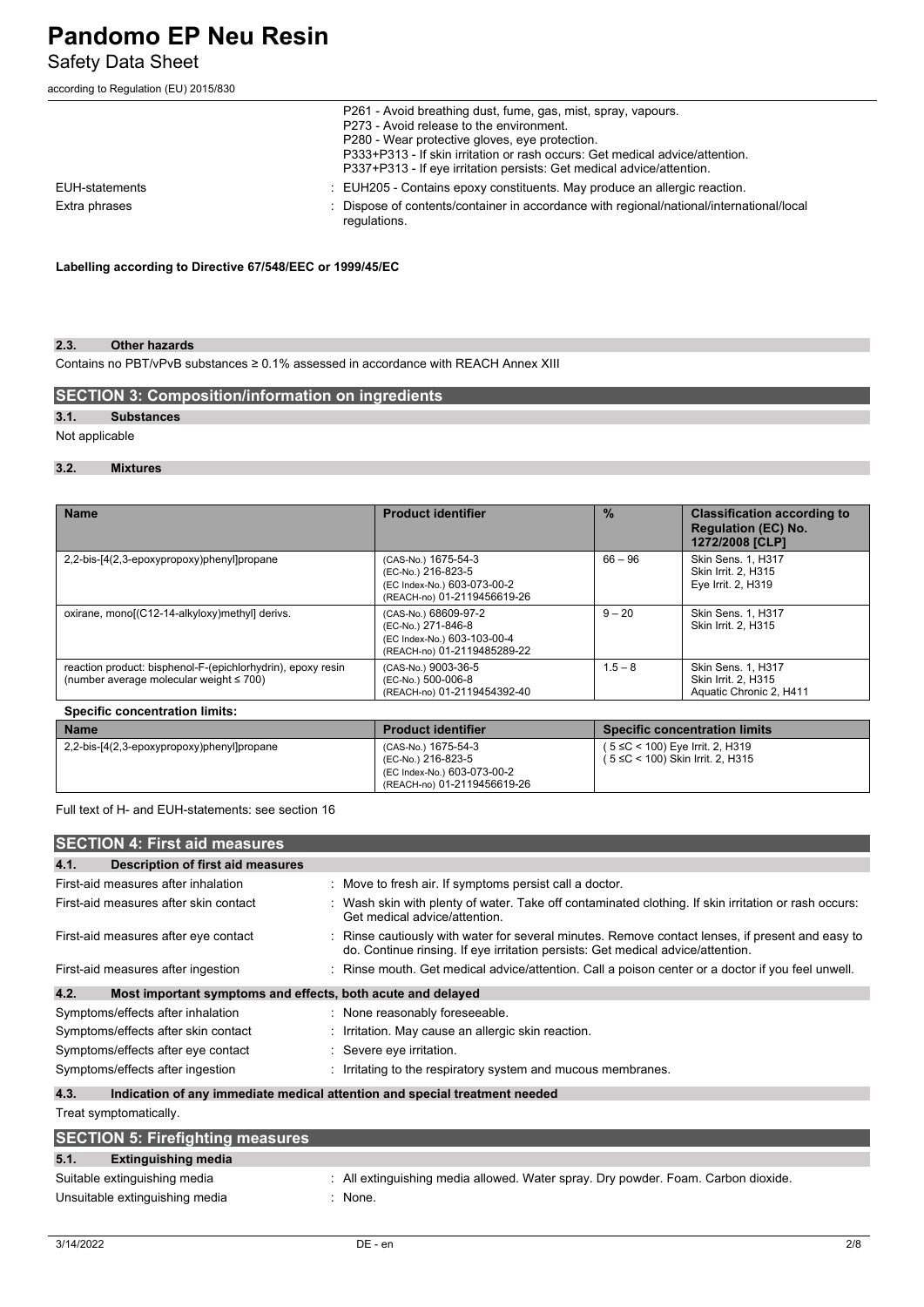Safety Data Sheet

according to Regulation (EU) 2015/830

| 5.2.                                                                        | Special hazards arising from the substance or mixture                                                                                                                                                        |  |  |  |
|-----------------------------------------------------------------------------|--------------------------------------------------------------------------------------------------------------------------------------------------------------------------------------------------------------|--|--|--|
| Fire hazard                                                                 | : Heat may cause pressure rise with explosion of tanks/drums.                                                                                                                                                |  |  |  |
| Hazardous decomposition products in case of<br>fire                         | : Toxic fumes may be released. Carbon dioxide. Carbon monoxide.                                                                                                                                              |  |  |  |
| 5.3.<br><b>Advice for firefighters</b>                                      |                                                                                                                                                                                                              |  |  |  |
| Precautionary measures fire                                                 | $\therefore$ Evacuate area.                                                                                                                                                                                  |  |  |  |
| Firefighting instructions                                                   | : Contain the extinguishing fluids by bunding. Do not allow run-off from fire-fighting to enter<br>drains or water courses.                                                                                  |  |  |  |
| Protection during firefighting                                              | Do not enter fire area without proper protective equipment, including respiratory protection. Do<br>not attempt to take action without suitable protective equipment. Self-contained breathing<br>apparatus. |  |  |  |
| <b>SECTION 6: Accidental release measures</b>                               |                                                                                                                                                                                                              |  |  |  |
| 6.1.<br>Personal precautions, protective equipment and emergency procedures |                                                                                                                                                                                                              |  |  |  |

| .                | <u>. Diganal biadaangingi biadaaliyo adalbiilaha ahla ahlal dalay biadaan ad</u> |                                                                                                                                                                                                                                                 |
|------------------|----------------------------------------------------------------------------------|-------------------------------------------------------------------------------------------------------------------------------------------------------------------------------------------------------------------------------------------------|
| General measures |                                                                                  | : Absorb spillage to prevent material damage.                                                                                                                                                                                                   |
| 6.1.1.           | For non-emergency personnel                                                      |                                                                                                                                                                                                                                                 |
|                  | Protective equipment                                                             | : Concerning personal protective equipment to use, see section 8.                                                                                                                                                                               |
|                  | <b>Emergency procedures</b>                                                      | : Avoid contact with skin and eyes. Avoid breathing dust, fume, mist, gas, vapours, spray.                                                                                                                                                      |
| 6.1.2.           | For emergency responders                                                         |                                                                                                                                                                                                                                                 |
|                  | Protective equipment                                                             | : Equip cleanup crew with proper protection. Do not attempt to take action without suitable<br>protective equipment. Protective gloves. Safety glasses. For further information refer to section<br>8: "Exposure controls/personal protection". |
|                  | Emergency procedures                                                             | : Do not allow to enter drains or water courses.                                                                                                                                                                                                |
| 6.2.             | <b>Environmental precautions</b>                                                 |                                                                                                                                                                                                                                                 |
|                  | Avoid release to the environment. Prevent entry to sewers and public waters.     |                                                                                                                                                                                                                                                 |

| 6.3.<br>Methods and material for containment and cleaning up |                                                                                                            |
|--------------------------------------------------------------|------------------------------------------------------------------------------------------------------------|
| For containment                                              | : Collect spillage.                                                                                        |
| Methods for cleaning up                                      | Take up liquid spill into absorbent material.                                                              |
| Other information                                            | : Place in a suitable container for disposal in accordance with the waste regulations (see Section<br>13). |

#### **6.4. Reference to other sections**

See Section 8. For further information refer to section 13.

| <b>SECTION 7: Handling and storage</b>                               |                                                                                                                                                                                                                         |  |
|----------------------------------------------------------------------|-------------------------------------------------------------------------------------------------------------------------------------------------------------------------------------------------------------------------|--|
| 7.1.<br>Precautions for safe handling                                |                                                                                                                                                                                                                         |  |
| Additional hazards when processed                                    | : See Section 8.                                                                                                                                                                                                        |  |
| Precautions for safe handling                                        | Avoid contact with skin and eyes. Wear personal protective equipment. Avoid breathing spray,<br>vapours, gas, mist, fume, dust, dust.                                                                                   |  |
| Hygiene measures                                                     | Wash contaminated clothing before reuse. Contaminated work clothing should not be allowed<br>out of the workplace. Do not eat, drink or smoke when using this product. Always wash hands<br>after handling the product. |  |
| 7.2.<br>Conditions for safe storage, including any incompatibilities |                                                                                                                                                                                                                         |  |
| Storage conditions                                                   | : Store in original container. Keep container tightly closed in a cool, well-ventilated place.                                                                                                                          |  |
| Incompatible products                                                | : oxidizing materials. Strong bases. Strong acids.                                                                                                                                                                      |  |
| Information on mixed storage                                         | : Keep away from food, drink and animal feeding stuffs.                                                                                                                                                                 |  |
| Storage area                                                         | $\therefore$ Keep out of frost                                                                                                                                                                                          |  |
| 7.3.<br>Specific end use(s)                                          |                                                                                                                                                                                                                         |  |
| No additional information available.                                 |                                                                                                                                                                                                                         |  |

## **SECTION 8: Exposure controls/personal protection**

#### **8.1. Control parameters**

| <b>Pandomo EP</b><br><b>Resin</b><br><b>Neu</b> |        |                                                                          |  |  |
|-------------------------------------------------|--------|--------------------------------------------------------------------------|--|--|
| $\overline{\phantom{0}}$<br>Germanv             | Remark | bekannt<br>keine<br>$\overline{\phantom{a}}$<br>nsıtınnsı<br><b>WAIF</b> |  |  |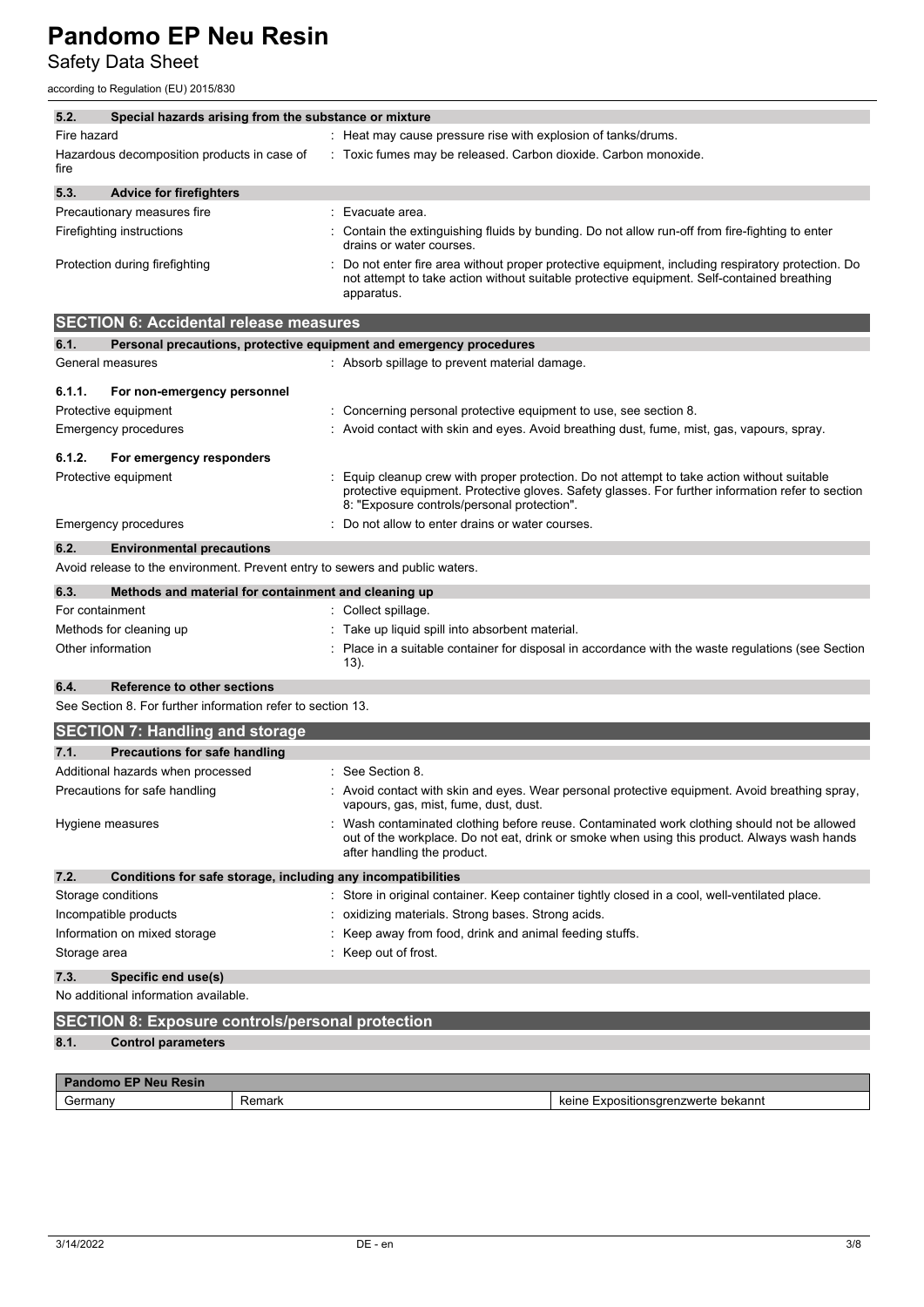Safety Data Sheet

according to Regulation (EU) 2015/830

#### **8.2. Exposure controls**

#### **Appropriate engineering controls:**

Ensure good ventilation of the work station.

#### **Personal protective equipment:**

Gloves.

### **Hand protection:**

Protective gloves

| Type              | Material             | Permeation        | Thickness (mm) | <b>Penetration</b> | Standard          |
|-------------------|----------------------|-------------------|----------------|--------------------|-------------------|
| Disposable gloves | Nitrile rubber (NBR) | 6 (> 480 minutes) | 0,4            |                    | <b>EN ISO 374</b> |

#### **Eye protection:**

| Type           | <b>Field of application</b>                                                                             | <b>Characteristics</b>     | Standard |
|----------------|---------------------------------------------------------------------------------------------------------|----------------------------|----------|
| Safety goggles | Safety goggles recommended<br>during refilling, Wear security<br>glasses which protect from<br>splashes | With side shields, Plastic |          |

#### **Skin and body protection:**

Wear suitable protective clothing

| Type                                                                                                                       | Standard |
|----------------------------------------------------------------------------------------------------------------------------|----------|
| Safety shoes, Skin protection appropriate to the conditions of use<br>should be provided, Long sleeved protective clothing |          |

### **Respiratory protection:**

In case of insufficient ventilation, wear suitable respiratory equipment

| <b>Device</b> | <b>Filter type</b> | Condition         | <b>Standard</b> |
|---------------|--------------------|-------------------|-----------------|
| Gas filters   | $\bigcap$          | Vapour protection |                 |



#### **Environmental exposure controls:**

Avoid release to the environment.

### **SECTION 9: Physical and chemical properties**

| SES HON STT Hydroan and Chommodi proportion                   |                             |     |
|---------------------------------------------------------------|-----------------------------|-----|
| 9.1.<br>Information on basic physical and chemical properties |                             |     |
| Physical state                                                | : Liquid                    |     |
| Appearance                                                    | : Liquid.                   |     |
| Colour                                                        | : Colourless. light yellow. |     |
| Odour                                                         | : slight. odourless.        |     |
| Odour threshold                                               | : No data available         |     |
| рH                                                            | : 6.76                      |     |
| Relative evaporation rate (butylacetate=1)                    | : No data available         |     |
| Melting point                                                 | : Not applicable            |     |
| Freezing point                                                | : No data available         |     |
| Boiling point                                                 | : $\approx 100 \degree C$   |     |
| Flash point                                                   | : $> 100 °C$                |     |
| Auto-ignition temperature                                     | : No data available         |     |
| Decomposition temperature                                     | No data available           |     |
| Flammability (solid, gas)                                     | Not applicable              |     |
| Vapour pressure                                               | : No data available         |     |
| Relative vapour density at 20 °C                              | : No data available         |     |
| Relative density                                              | No data available           |     |
| Density                                                       | : 1.05 g/cm <sup>3</sup>    |     |
| Solubility                                                    | : No data available         |     |
| Partition coefficient n-octanol/water (Log Pow)               | : No data available         |     |
| 3/14/2022                                                     | DE - en                     | 4/8 |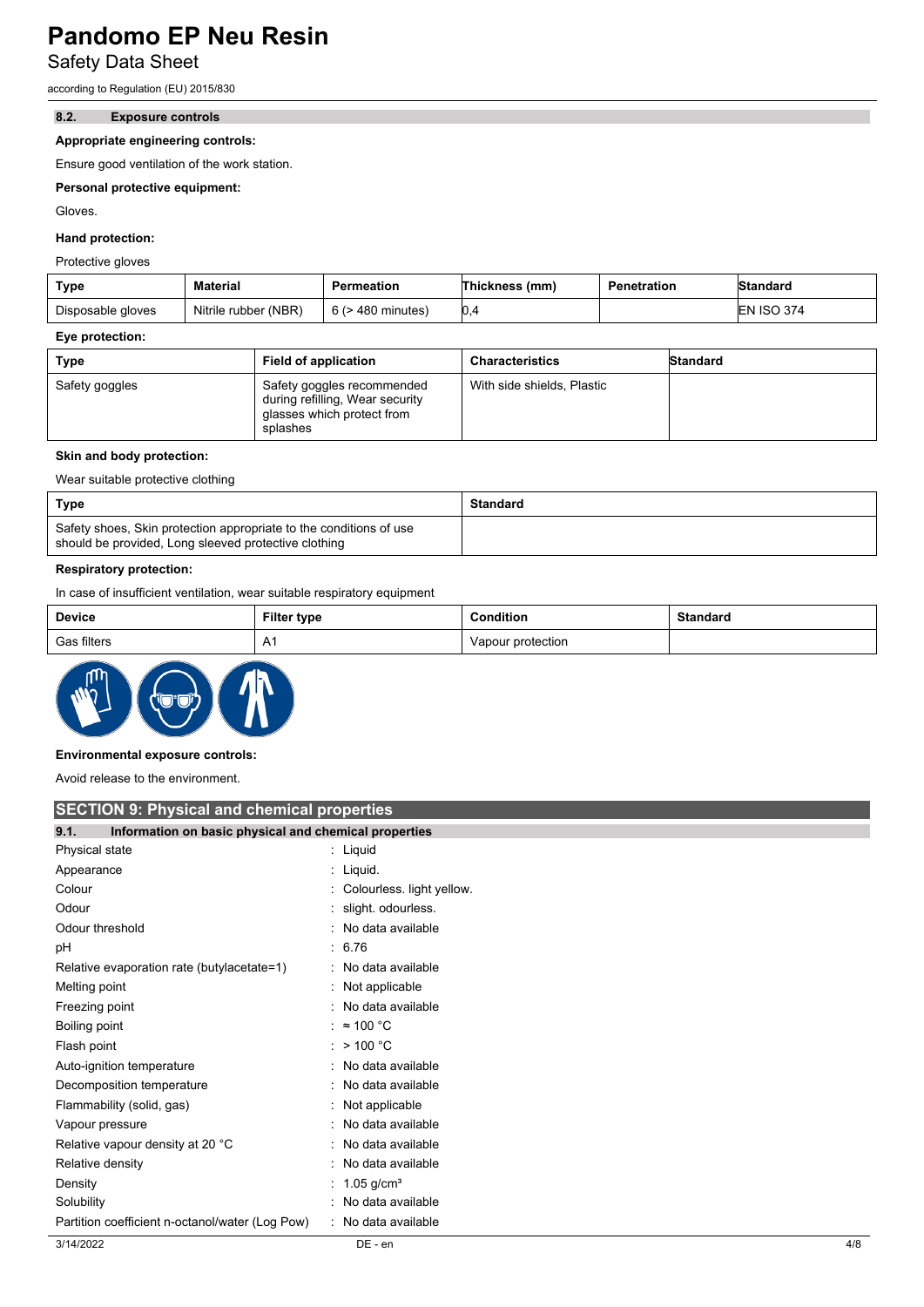# Safety Data Sheet

| according to Regulation (EU) 2015/830                                              |                                                                                                                 |
|------------------------------------------------------------------------------------|-----------------------------------------------------------------------------------------------------------------|
| Viscosity, kinematic                                                               | No data available                                                                                               |
| Viscosity, dynamic                                                                 | $900 - 1300$ cP                                                                                                 |
| <b>Explosive properties</b>                                                        | No data available                                                                                               |
| Oxidising properties                                                               | No data available                                                                                               |
| <b>Explosive limits</b>                                                            | No data available                                                                                               |
| 9.2.<br><b>Other information</b>                                                   |                                                                                                                 |
|                                                                                    |                                                                                                                 |
| <b>SECTION 10: Stability and reactivity</b>                                        |                                                                                                                 |
| 10.1.<br><b>Reactivity</b>                                                         |                                                                                                                 |
| The product is non-reactive under normal conditions of use, storage and transport. |                                                                                                                 |
|                                                                                    |                                                                                                                 |
| 10.2.<br><b>Chemical stability</b>                                                 |                                                                                                                 |
| Stable under normal conditions.                                                    |                                                                                                                 |
| 10.3.<br>Possibility of hazardous reactions                                        |                                                                                                                 |
| No dangerous reactions known under normal conditions of use.                       |                                                                                                                 |
| 10.4.<br><b>Conditions to avoid</b>                                                |                                                                                                                 |
| None under recommended storage and handling conditions (see section 7).            |                                                                                                                 |
| 10.5.<br>Incompatible materials                                                    |                                                                                                                 |
| No additional information available                                                |                                                                                                                 |
| 10.6.<br><b>Hazardous decomposition products</b>                                   |                                                                                                                 |
|                                                                                    | Under normal conditions of storage and use, hazardous decomposition products should not be produced.            |
|                                                                                    |                                                                                                                 |
| <b>SECTION 11: Toxicological information</b>                                       |                                                                                                                 |
| 11.1.<br>Information on toxicological effects                                      |                                                                                                                 |
| Acute toxicity                                                                     | : Not classified                                                                                                |
| 2,2-bis-[4(2,3-epoxypropoxy)phenyl]propane (1675-54-3)                             |                                                                                                                 |
| LD50 oral                                                                          | 15000 mg/kg                                                                                                     |
| LD50 dermal                                                                        | 2300 mg/kg                                                                                                      |
|                                                                                    | reaction product: bisphenol-F-(epichlorhydrin), epoxy resin (number average molecular weight ≤ 700) (9003-36-5) |
| LD50 oral                                                                          | $\geq$ 2000 mg/kg                                                                                               |
| LD50 dermal                                                                        | $\geq$ 2000 mg/kg                                                                                               |
| oxirane, mono[(C12-14-alkyloxy)methyl] derivs. (68609-97-2)                        |                                                                                                                 |
| LD50 oral rat                                                                      | 26800 mg/kg bodyweight (Rat, Male, Experimental value, Oral, 14 day(s))                                         |
| LD50 dermal rabbit                                                                 | > 4000 mg/kg                                                                                                    |
| Skin corrosion/irritation                                                          | : Causes skin irritation.<br>pH: 6.76                                                                           |
| Serious eye damage/irritation                                                      |                                                                                                                 |
|                                                                                    | Causes serious eye irritation.<br>pH: 6.76                                                                      |
| Respiratory or skin sensitisation                                                  | May cause an allergic skin reaction.                                                                            |
| Germ cell mutagenicity                                                             | Not classified                                                                                                  |
| Carcinogenicity                                                                    | Not classified                                                                                                  |
| Reproductive toxicity                                                              | Not classified                                                                                                  |
| STOT-single exposure                                                               | Not classified                                                                                                  |
| STOT-repeated exposure                                                             | Not classified                                                                                                  |
|                                                                                    |                                                                                                                 |
| Aspiration hazard                                                                  | : Not classified                                                                                                |
|                                                                                    |                                                                                                                 |
| <b>SECTION 12: Ecological information</b>                                          |                                                                                                                 |
| 12.1.<br><b>Toxicity</b>                                                           |                                                                                                                 |
| Ecology - general                                                                  | : Toxic to aquatic life with long lasting effects.                                                              |
|                                                                                    | reaction product: bisphenol-F-(epichlorhydrin), epoxy resin (number average molecular weight ≤ 700) (9003-36-5) |
|                                                                                    | 1.9 mg/l (OECD 203: Fish, Acute Toxicity Test, 96 h, Brachydanio rerio, Semi-static system,                     |
| LC50 - Fish [1]                                                                    | Fresh water, Weight of evidence)                                                                                |

system, Fresh water, Weight of evidence, GLP) EC50 72h - Algae [1] > 1.8 mg/l (Equivalent or similar to OECD 201, Selenastrum capricornutum, Static system, Fresh water, Experimental value)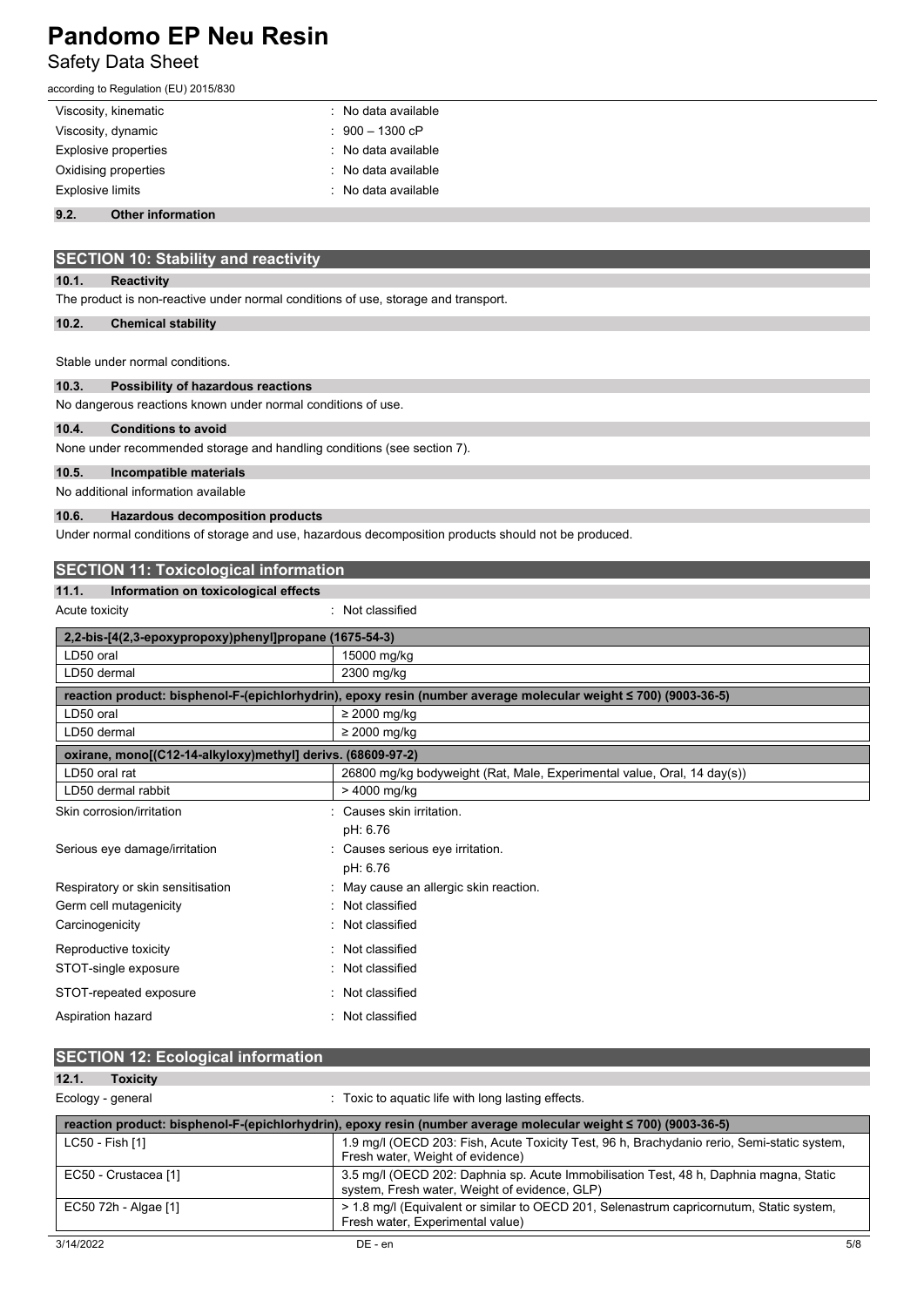Safety Data Sheet

according to Regulation (EU) 2015/830

### **12.2. Persistence and degradability**

| 2,2-bis-[4(2,3-epoxypropoxy)phenyl]propane (1675-54-3)                                                                     |                                                                                                                                                                                            |  |  |  |
|----------------------------------------------------------------------------------------------------------------------------|--------------------------------------------------------------------------------------------------------------------------------------------------------------------------------------------|--|--|--|
| Persistence and degradability                                                                                              | Biodegradability in water: no data available.                                                                                                                                              |  |  |  |
| reaction product: bisphenol-F-(epichlorhydrin), epoxy resin (number average molecular weight ≤ 700) (9003-36-5)            |                                                                                                                                                                                            |  |  |  |
| Persistence and degradability                                                                                              | Not readily biodegradable in water.                                                                                                                                                        |  |  |  |
| oxirane, mono[(C12-14-alkyloxy)methyl] derivs. (68609-97-2)                                                                |                                                                                                                                                                                            |  |  |  |
| Persistence and degradability                                                                                              | Readily biodegradable in water.                                                                                                                                                            |  |  |  |
| 12.3.<br><b>Bioaccumulative potential</b>                                                                                  |                                                                                                                                                                                            |  |  |  |
| 2,2-bis-[4(2,3-epoxypropoxy)phenyl]propane (1675-54-3)                                                                     |                                                                                                                                                                                            |  |  |  |
| Bioaccumulative potential                                                                                                  | Not bioaccumulative.                                                                                                                                                                       |  |  |  |
|                                                                                                                            | reaction product: bisphenol-F-(epichlorhydrin), epoxy resin (number average molecular weight ≤ 700) (9003-36-5)                                                                            |  |  |  |
| BCF - Fish [1]                                                                                                             | 150 (Pisces, QSAR)                                                                                                                                                                         |  |  |  |
| Partition coefficient n-octanol/water (Log Pow)                                                                            | 2.7 - 3.6 (Experimental value, OECD 117: Partition Coefficient (n-octanol/water), HPLC<br>method)                                                                                          |  |  |  |
| Bioaccumulative potential                                                                                                  | Low potential for bioaccumulation (BCF $<$ 500).                                                                                                                                           |  |  |  |
| oxirane, mono[(C12-14-alkyloxy)methyl] derivs. (68609-97-2)                                                                |                                                                                                                                                                                            |  |  |  |
| BCF - Fish [1]                                                                                                             | 160 - 263 (BCFWIN, Estimated value)                                                                                                                                                        |  |  |  |
| Partition coefficient n-octanol/water (Log Pow)                                                                            | 3.77 (Experimental value, OECD 107: Partition Coefficient (n-octanol/water): Shake Flask<br>Method, 20 °C)                                                                                 |  |  |  |
| Bioaccumulative potential                                                                                                  | Low potential for bioaccumulation (Log Kow < 4).                                                                                                                                           |  |  |  |
| 12.4.<br><b>Mobility in soil</b>                                                                                           |                                                                                                                                                                                            |  |  |  |
|                                                                                                                            | reaction product: bisphenol-F-(epichlorhydrin), epoxy resin (number average molecular weight ≤ 700) (9003-36-5)                                                                            |  |  |  |
| Organic Carbon Normalized Adsorption<br>Coefficient (Log Koc)                                                              | 3.65 (log Koc, OECD 121: Estimation of the Adsorption Coefficient (Koc) on Soil and on<br>Sewage Sludge using High Performance Liguid Chromatography (HPLC), Experimental value)           |  |  |  |
| Ecology - soil                                                                                                             | Low potential for mobility in soil.                                                                                                                                                        |  |  |  |
| oxirane, mono[(C12-14-alkyloxy)methyl] derivs. (68609-97-2)                                                                |                                                                                                                                                                                            |  |  |  |
| Organic Carbon Normalized Adsorption<br>Coefficient (Log Koc)                                                              | > 5.63 (log Koc, OECD 121: Estimation of the Adsorption Coefficient (Koc) on Soil and on<br>Sewage Sludge using High Performance Liquid Chromatography (HPLC), Experimental value,<br>GLP) |  |  |  |
| Ecology - soil                                                                                                             | Adsorbs into the soil.                                                                                                                                                                     |  |  |  |
| 12.5.<br><b>Results of PBT and vPvB assessment</b>                                                                         |                                                                                                                                                                                            |  |  |  |
| <b>Component</b>                                                                                                           |                                                                                                                                                                                            |  |  |  |
| oxirane, mono[(C12-14-alkyloxy)methyl]<br>derivs. (68609-97-2)                                                             | This substance/mixture does not meet the PBT criteria of REACH regulation, annex XIII<br>This substance/mixture does not meet the vPvB criteria of REACH regulation, annex XIII            |  |  |  |
| reaction product: bisphenol-F-(epichlorhydrin),<br>epoxy resin (number average molecular weight<br>$\leq$ 700) (9003-36-5) | This substance/mixture does not meet the PBT criteria of REACH requlation, annex XIII<br>This substance/mixture does not meet the vPvB criteria of REACH regulation, annex XIII            |  |  |  |

### **12.6. Other adverse effects**

| <b>SECTION 13: Disposal considerations</b> |                                                                                                         |  |  |  |
|--------------------------------------------|---------------------------------------------------------------------------------------------------------|--|--|--|
| 13.1.<br>Waste treatment methods           |                                                                                                         |  |  |  |
| Waste treatment methods                    | : Dispose of contents/container in accordance with licensed collector's sorting instructions.           |  |  |  |
| European List of Waste (LoW) code          | : 08 04 09* - waste adhesives and sealants containing organic solvents or other dangerous<br>substances |  |  |  |

## **SECTION 14: Transport information**

| In accordance with ADR / IMDG / IATA / ADN / RID                                              |                                                                                               |                                                                                     |                                                                                               |                                                                                               |
|-----------------------------------------------------------------------------------------------|-----------------------------------------------------------------------------------------------|-------------------------------------------------------------------------------------|-----------------------------------------------------------------------------------------------|-----------------------------------------------------------------------------------------------|
| <b>ADR</b>                                                                                    | <b>IMDG</b>                                                                                   | <b>IATA</b>                                                                         | <b>ADN</b>                                                                                    | <b>RID</b>                                                                                    |
| 14.1.<br><b>UN number</b>                                                                     |                                                                                               |                                                                                     |                                                                                               |                                                                                               |
| 3082                                                                                          | 3082                                                                                          | 3082                                                                                | 3082                                                                                          | 3082                                                                                          |
| 14.2.<br>UN proper shipping name                                                              |                                                                                               |                                                                                     |                                                                                               |                                                                                               |
| ENVIRONMENTALLY<br><b>HAZARDOUS</b><br>SUBSTANCE, LIQUID,<br>N.O.S. (CONTAINS Epoxy<br>resin) | ENVIRONMENTALLY<br><b>HAZARDOUS</b><br>SUBSTANCE, LIQUID,<br>N.O.S. (CONTAINS Epoxy<br>resin) | Environmentally<br>hazardous substance.<br>liquid, n.o.s. (CONTAINS<br>Epoxy resin) | ENVIRONMENTALLY<br><b>HAZARDOUS</b><br>SUBSTANCE, LIQUID,<br>N.O.S. (CONTAINS Epoxy<br>resin) | ENVIRONMENTALLY<br><b>HAZARDOUS</b><br>SUBSTANCE, LIQUID,<br>N.O.S. (CONTAINS Epoxy<br>resin) |
| <b>Transport document description</b>                                                         |                                                                                               |                                                                                     |                                                                                               |                                                                                               |
| UN 3082<br>ENVIRONMENTALLY<br><b>HAZARDOUS</b><br>SUBSTANCE, LIQUID,                          | UN 3082<br>ENVIRONMENTALLY<br><b>HAZARDOUS</b><br>SUBSTANCE, LIQUID.                          | UN 3082 Environmentally<br>hazardous substance,<br>liquid, n.o.s. (CONTAINS         | <b>UN 3082</b><br>ENVIRONMENTALLY<br><b>HAZARDOUS</b><br>SUBSTANCE, LIQUID,                   | <b>UN 3082</b><br>ENVIRONMENTALLY<br><b>HAZARDOUS</b><br>SUBSTANCE, LIQUID,                   |
| 3/14/2022                                                                                     | DE - en                                                                                       |                                                                                     |                                                                                               | 6/8                                                                                           |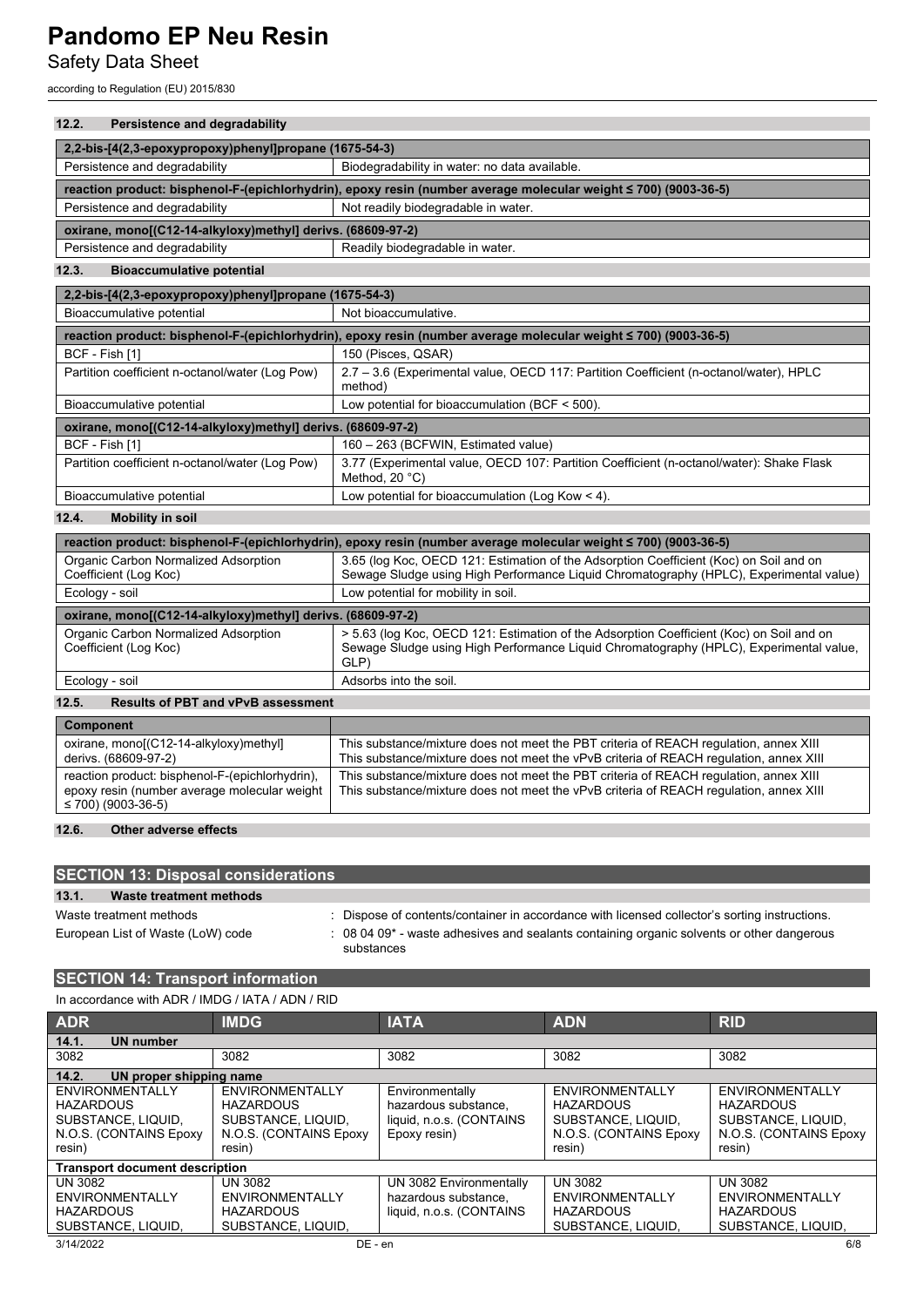Safety Data Sheet

according to Regulation (EU) 2015/830

**14.6. Special precautions for user**

| <b>ADR</b>                                    | <b>IMDG</b>                                                          | <b>IATA</b>                           | <b>ADN</b>                               | <b>RID</b>                               |
|-----------------------------------------------|----------------------------------------------------------------------|---------------------------------------|------------------------------------------|------------------------------------------|
| N.O.S. (CONTAINS Epoxy<br>resin), 9, III, (-) | N.O.S. (CONTAINS Epoxy<br>resin), 9, III, MARINE<br><b>POLLUTANT</b> | Epoxy resin), 9, III                  | N.O.S. (CONTAINS Epoxy<br>resin), 9, III | N.O.S. (CONTAINS Epoxy<br>resin), 9, III |
|                                               |                                                                      |                                       |                                          |                                          |
| 14.3.<br><b>Transport hazard class(es)</b>    |                                                                      |                                       |                                          |                                          |
| 9                                             | 9                                                                    | 9                                     | 9                                        | 9                                        |
|                                               |                                                                      |                                       |                                          |                                          |
| 14.4.<br>Packing group                        |                                                                      |                                       |                                          |                                          |
| Ш                                             | Ш                                                                    | Ш                                     | Ш                                        | Ш                                        |
| <b>Environmental hazards</b><br>14.5.         |                                                                      |                                       |                                          |                                          |
| Dangerous for the<br>environment: Yes         | Dangerous for the<br>environment: Yes<br>Marine pollutant: Yes       | Dangerous for the<br>environment: Yes | Dangerous for the<br>environment: Yes    | Dangerous for the<br>environment: Yes    |
| No supplementary information available        |                                                                      |                                       |                                          |                                          |

| - Overland transport<br>Classification code (ADR)<br>Limited quantities (ADR)<br>Excepted quantities (ADR)<br>Transport category (ADR)<br>Orange plates | ÷<br>ł. | M <sub>6</sub><br>5 <sub>1</sub><br>E1<br>3 |
|---------------------------------------------------------------------------------------------------------------------------------------------------------|---------|---------------------------------------------|
|                                                                                                                                                         |         | $\frac{90}{3082}$                           |
|                                                                                                                                                         |         |                                             |
| Tunnel restriction code (ADR)                                                                                                                           |         |                                             |
| - Transport by sea                                                                                                                                      |         |                                             |
| Special provisions (IMDG)                                                                                                                               |         | : 274, 335, 969                             |
| Limited quantities (IMDG)                                                                                                                               |         | 5L                                          |
| EmS-No. (Fire)                                                                                                                                          |         | $: F-A$                                     |
| EmS-No. (Spillage)                                                                                                                                      |         | $: S-F$                                     |
| - Air transport                                                                                                                                         |         |                                             |
| PCA Excepted quantities (IATA)                                                                                                                          |         | E1                                          |
| PCA Limited quantities (IATA)                                                                                                                           |         | Y964                                        |
| PCA limited quantity max net quantity (IATA)                                                                                                            | ÷.      | 30kgG                                       |
| PCA max net quantity (IATA)                                                                                                                             |         | 450L                                        |
| - Inland waterway transport                                                                                                                             |         |                                             |
| Classification code (ADN)                                                                                                                               | ÷.      | M <sub>6</sub>                              |
| Limited quantities (ADN)                                                                                                                                |         | 5L                                          |
| Excepted quantities (ADN)                                                                                                                               |         | $E = 1$                                     |
| - Rail transport                                                                                                                                        |         |                                             |
| Classification code (RID)                                                                                                                               | ÷.      | M6                                          |
| Limited quantities (RID)                                                                                                                                |         | 5L                                          |
| Excepted quantities (RID)                                                                                                                               | ÷.      | E <sub>1</sub>                              |
| Transport category (RID)                                                                                                                                |         | 3                                           |

**14.7. Transport in bulk according to Annex II of Marpol and the IBC Code**

## **SECTION 15: Regulatory information**

**15.1. Safety, health and environmental regulations/legislation specific for the substance or mixture**

### **15.1.1. EU-Regulations**

Contains no REACH substances with Annex XVII restrictions Contains no substance on the REACH candidate list Contains no REACH Annex XIV substances